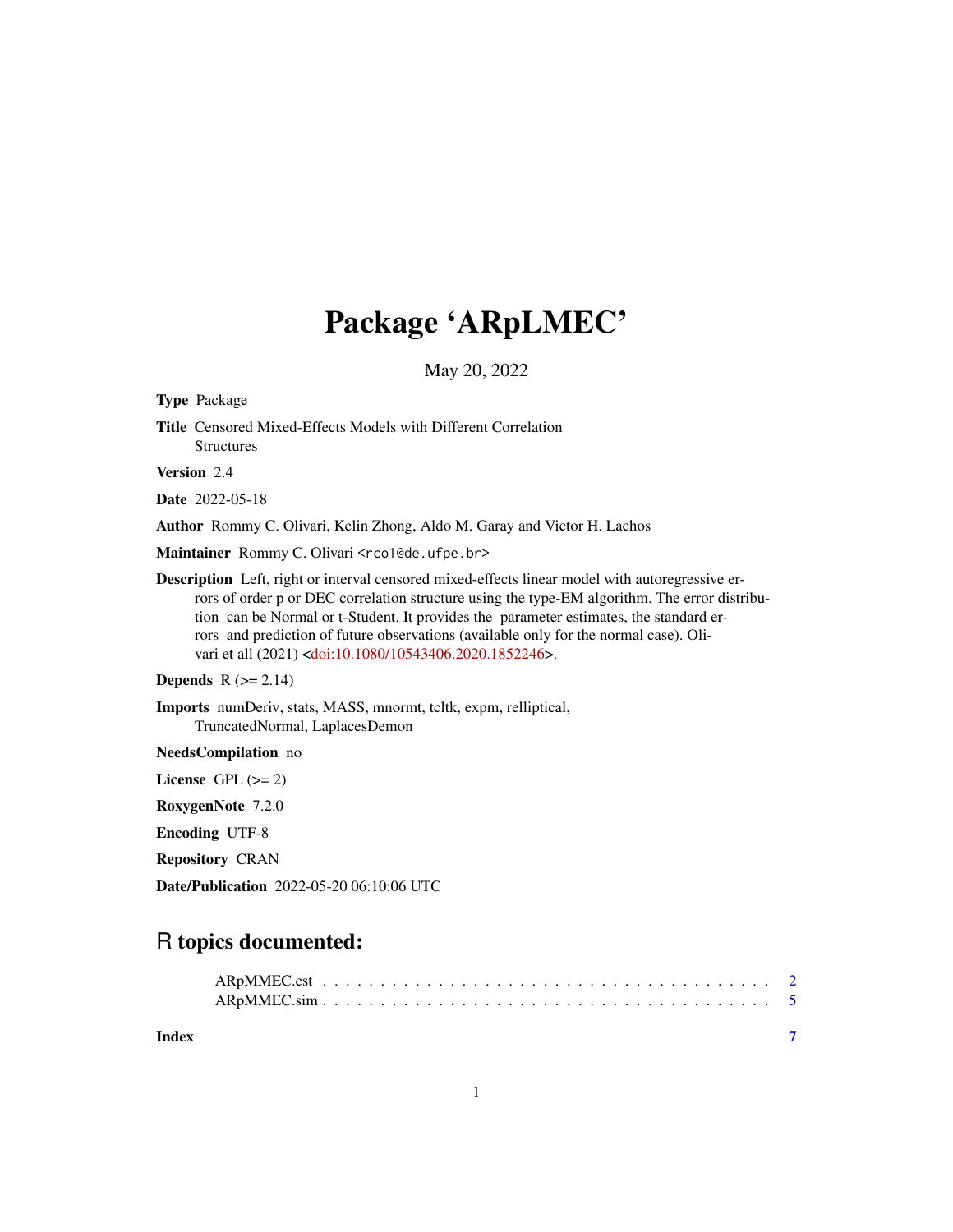<span id="page-1-0"></span>

#### Description

This functino fits left, right or intervalar censored mixed-effects linear model, with autoregressive errors of order p, using the EM algorithm. It returns estimates, standard errors and prediction of future observations.

#### Usage

```
ARpMMEC.est(
  y,
  x,
  z,
  tt,
  cc,
  nj,
  struc = "UNC",
  order = 1,
  initial = NULL,
  nu.fixed = TRUE,
  typeModel = "Normal",
  cens.type = "left",
 LI = NULL,LS = NULL,MaxIter = 200,
  error = 1e-04,
 Prev = FALSE,
  step = NULL,
  isubj = NULL,xpre = NULL,
  zpre = NULL
\mathcal{E}
```
#### Arguments

| у  | Vector $1 \times n$ of censored responses, where n is the sum of the number of obser-<br>vations of each individual                                                           |
|----|-------------------------------------------------------------------------------------------------------------------------------------------------------------------------------|
| x  | Design matrix of the fixed effects of order n x s, corresponding to vector of fixed<br>effects.                                                                               |
| z  | Design matrix of the random effects of ordern x b, corresponding to vector of<br>random effects.                                                                              |
| tt | Vector $1 \times n$ with the time the measurements were made, where n is the to-<br>tal number of measurements for all individuals. Default it's considered regular<br>times. |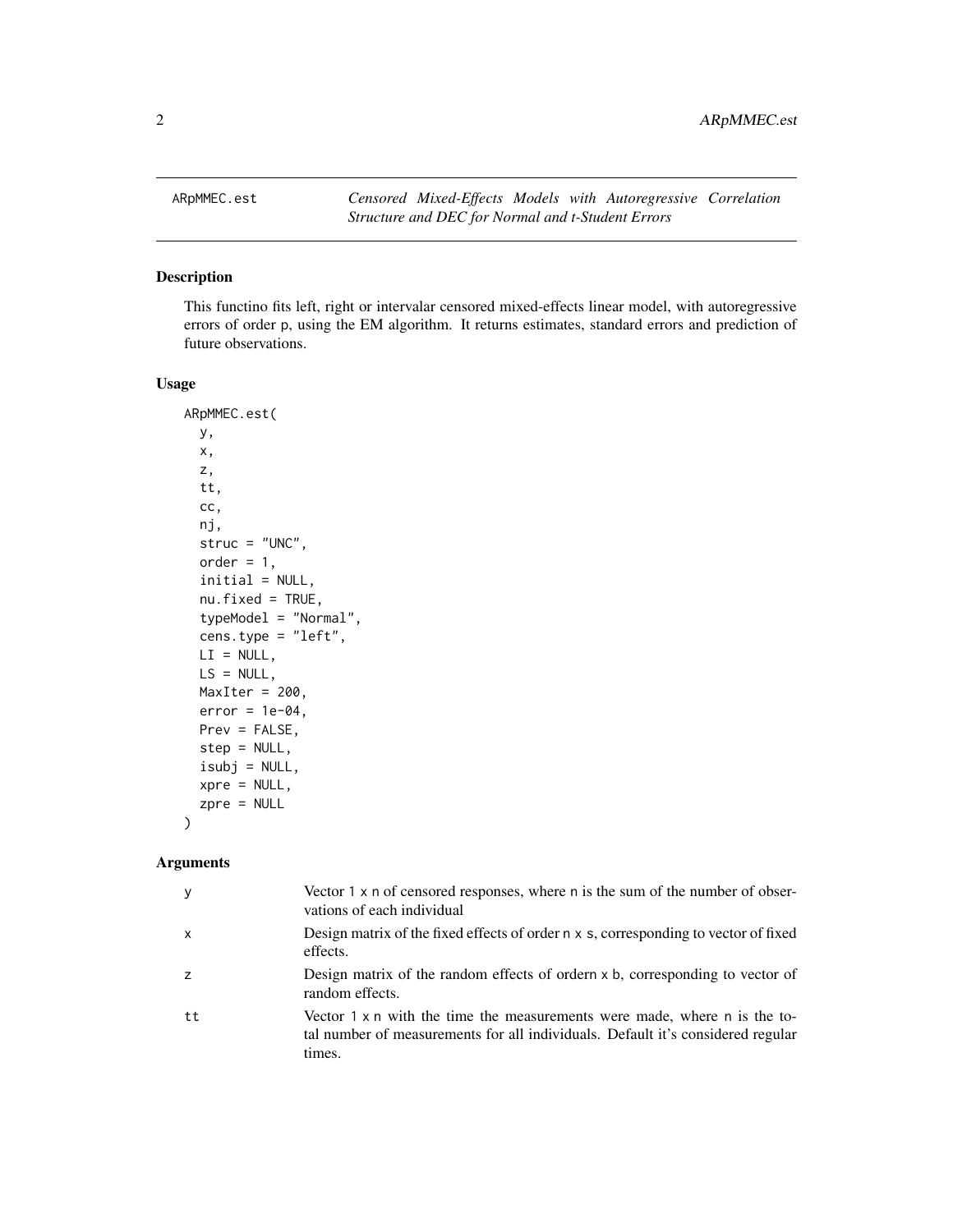| cc        | Vector of censoring indicators of length n, where n is the total of observations.<br>For each observation: 0 if non-censored, 1 if censored.                                           |
|-----------|----------------------------------------------------------------------------------------------------------------------------------------------------------------------------------------|
| nj        | Vector $1 \times m$ with the number of observations for each subject, where $m$ is the<br>total number of individuals.                                                                 |
| struc     | UNC, ARp, DEC, SYM or DEC(AR) for uncorrelated , autoregressive, DEC(phi1, phi2),<br>DEC(phi1,phi2=1), DEC(DEC(phi1,phi2=1)) structure, respectively                                   |
| order     | Order of the autoregressive process. Must be a positive integer value.                                                                                                                 |
| initial   | List with the initial values in the next orden: betas, sigma2, alphas, phi and nu. If<br>it is not indicated it will be provided automatically. Default is NULL                        |
| nu.fixed  | Logical. Should estimate the parameter "nu" for the t-student distribution?. If is<br>False indicates the value in the list of initial values. Default is FALSE                        |
| typeModel | Normal for Normal distribution and Student for t-Student distribution. Default<br>is Normal                                                                                            |
| cens.type | left for left censoring, right for right censoring and interval for intervalar<br>censoring. Default is left                                                                           |
| LI        | Vector censoring lower limit indicator of length n. For each observation: 0 if<br>non-censored, -inf if censored. It is only indicated for when cens. type is<br>both. Default is NULL |
| <b>LS</b> | Vector censoring upper limit indicator of length n. For each observation: 0 if<br>non-censored, inf if censored. It is only indicated for when cens. type is both.<br>Default is NULL  |
| MaxIter   | The maximum number of iterations of the EM algorithm. Default is 200                                                                                                                   |
| error     | The convergence maximum error. Default is 0.0001                                                                                                                                       |
| Prev      | Indicator of the prediction process. Available at the moment only for the typeModel=normal<br>case. Default is FALSE                                                                   |
| step      | Number of steps for prediction. Default is NULL                                                                                                                                        |
| isubj     | Vector indicator of subject included in the prediction process. Default is NULL                                                                                                        |
| xpre      | Design matrix of the fixed effects to be predicted. Default is NULL.                                                                                                                   |
| zpre      | Design matrix of the random effects to be predicted. Default is NULL.                                                                                                                  |

#### Value

returns list of class "ARpMMEC":

| FixEffect  | Data frame with: estimate, standar errors and confidence intervals of the fixed<br>effects.                         |
|------------|---------------------------------------------------------------------------------------------------------------------|
| Sigma2     | Data frame with: estimate, standar errors and confidence intervals of the vari-<br>ance of the white noise process. |
| Phi        | Data frame with: estimate, standar errors and confidence intervals of the autore-<br>gressive parameters.           |
| RandEffect | Data frame with: estimate, standar errors and confidence intervals of the random<br>effects.                        |
| nu         | the parameter "nu" for the t-student distribution                                                                   |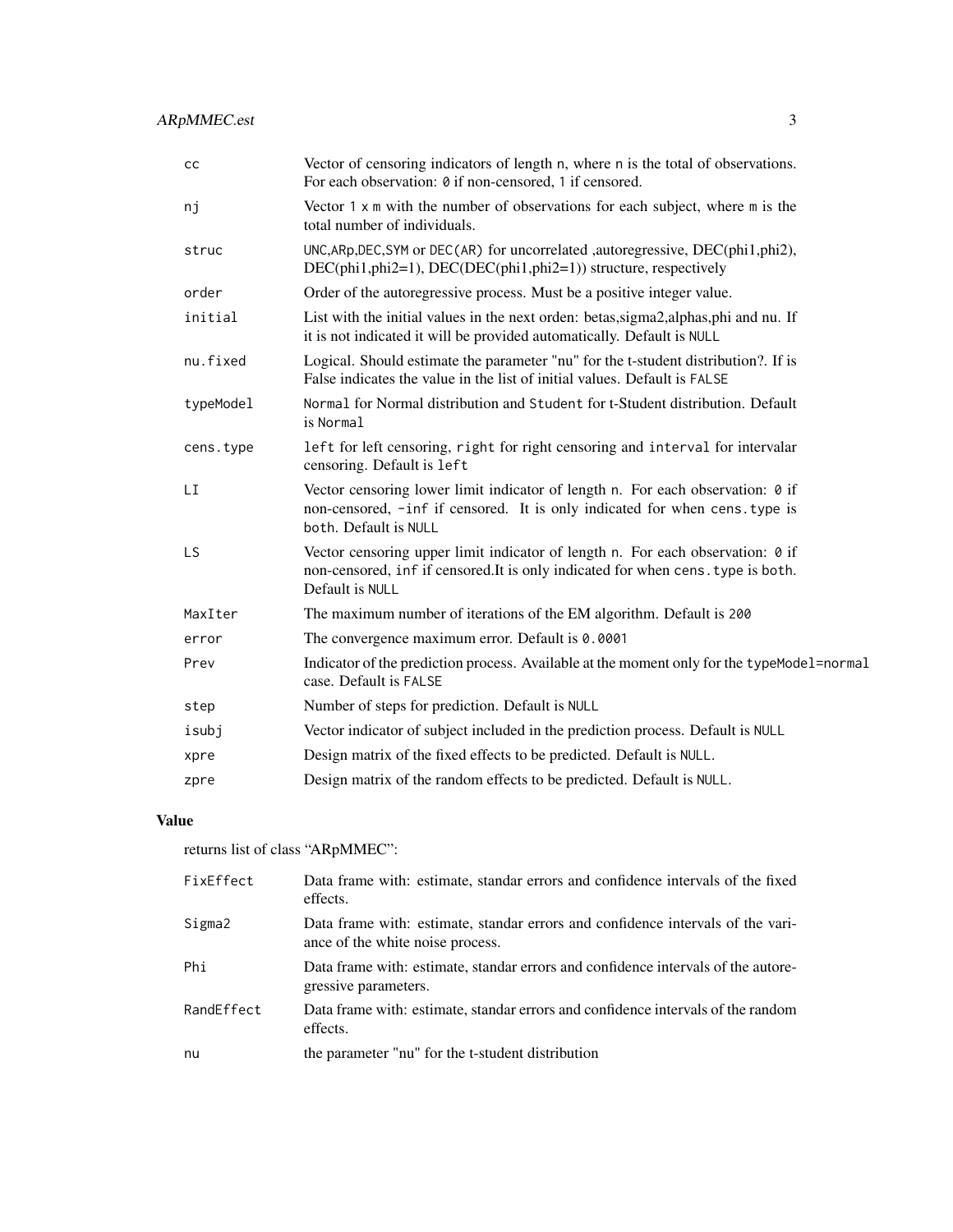| Est      | Vector of parameters estimate (fixed Effects, sigma2, phi, random effects).    |
|----------|--------------------------------------------------------------------------------|
| SE       | Vector of the standard errors of (fixed Effects, sigma2, phi, random effects). |
| Residual | Vector of the marginal residuals.                                              |
| loglik   | Log-likelihood value.                                                          |
| AIC      | Akaike information criterion.                                                  |
| BIC      | Bayesian information criterion.                                                |
| AICc     | Corrected Akaike information criterion.                                        |
| iter     | Number of iterations until convergence.                                        |
| Yfit     | Vector "y" fitted                                                              |
| МI       | Information matrix                                                             |
| Prev     | Predicted values (if xpre and zpre is not NULL).                               |
| time     | Processing time.                                                               |
| others   | The first and second moments of the random effect and vector Y                 |

#### References

Olivari, R. C., Garay, A. M., Lachos, V. H., & Matos, L. A. (2021). Mixed-effects models for censored data with autoregressive errors. Journal of Biopharmaceutical Statistics, 31(3), 273-294. [doi:10.1080/10543406.2020.1852246](https://doi.org/10.1080/10543406.2020.1852246)

#### Examples

```
## Not run:
p. cens = 0.1m = 10D = matrix(c(0.049, 0.001, 0.001, 0.002), 2, 2)sigma2 = 0.30phi = 0.6beta = c(1,2,1)nj=rep(4,10)
tt=rep(1:4,length(nj))
x<-matrix(runif(sum(nj)*length(beta),-1,1),sum(nj),length(beta))
z<-matrix(runif(sum(nj)*dim(D)[1],-1,1),sum(nj),dim(D)[1])
data=ARpMMEC.sim(m,x,z,tt,nj,beta,sigma2,D,phi,struc="ARp",typeModel="Normal",p.cens=p.cens)
teste1=ARpMMEC.est(data$y_cc,x,z,tt,data$cc,nj,struc="ARp",order=1,typeModel="Normal",MaxIter = 2)
teste2=ARpMMEC.est(data$y_cc,x,z,tt,data$cc,nj,struc="ARp",order=1,typeModel="Student",MaxIter = 2)
xx=matrix(runif(6*length(beta),-1,1),6,length(beta))
zz=matrix(runif(6*dim(D)[1],-1,1),6,dim(D)[1])
isubj=c(1,4,5)teste3=ARpMMEC.est(data$y_cc,x,z,tt,data$cc,nj,struc="ARp",order=1,typeModel="Normal",
                 MaxIter = 2,Prev=TRUE,step=2,isubj=isubj,xpre=xx,zpre=zz)
teste3$Prev
```
## End(Not run)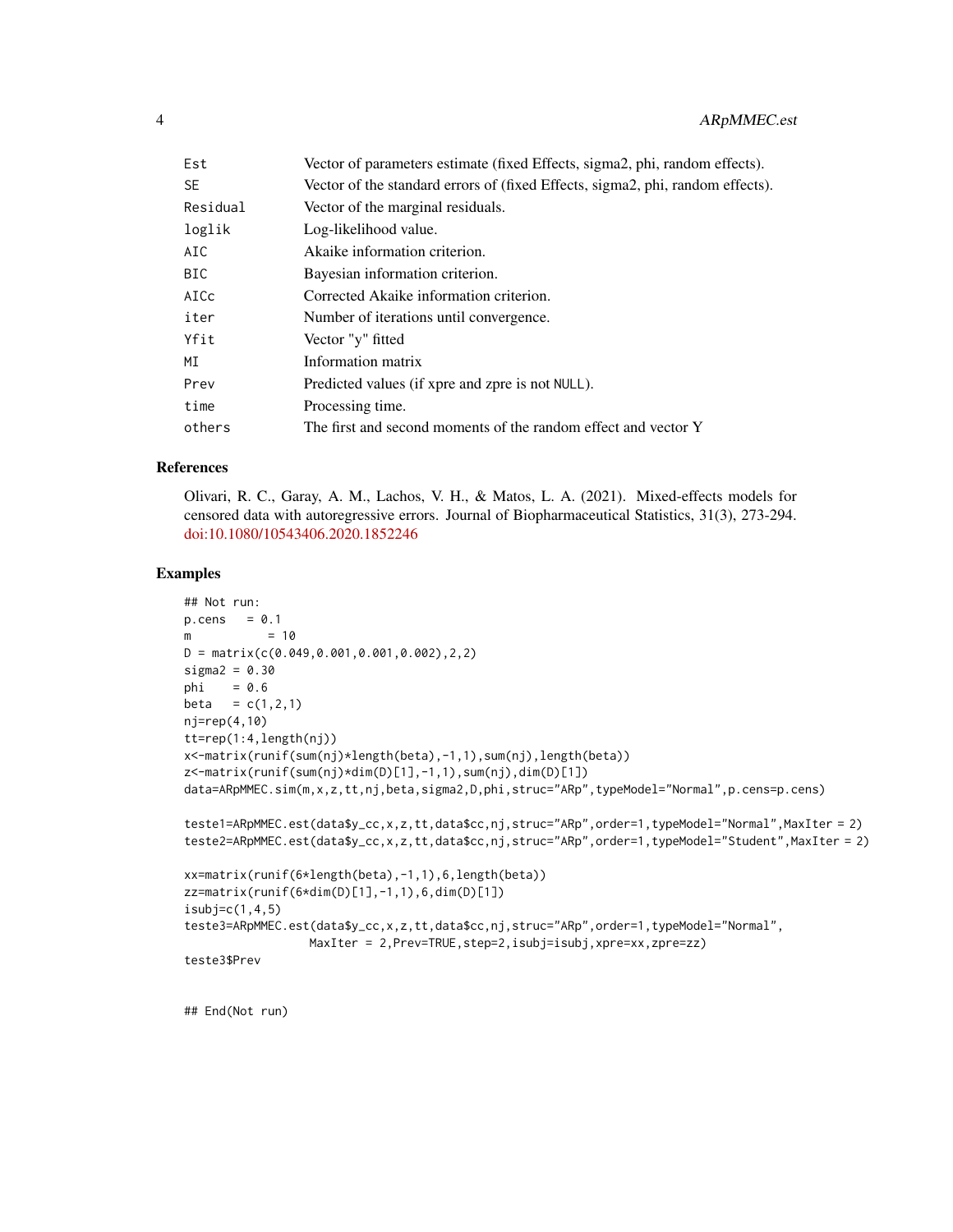<span id="page-4-0"></span>ARpMMEC.sim *Generating Censored Autoregressive Dataset with Mixed Effects, for normal distribution.*

#### Description

This function simulates a censored response variable with autoregressive errors of order p, with mixed effect and a established censoring rate. This function returns the censoring vector and censored response vector.

#### Usage

```
ARpMMEC.sim(
 m,
 x = NULL,z = NULL,tt = NULL,
 nj,
 beta,
  sigmae,
 D,
 phi,
  struc = "ARp",
  order = 1,
  typeModel = "Normal",
 p.cens = NULL,
 n.cens = NULL,
  cens.type = "left",
  nu = NULL)
```
#### Arguments

| m      | Number of individuals                                                                                                             |
|--------|-----------------------------------------------------------------------------------------------------------------------------------|
| X      | Design matrix of the fixed effects of order n x s, corresponding to vector of fixed<br>effects.                                   |
| z      | Design matrix of the random effects of ordern $x$ b, corresponding to vector of<br>random effects.                                |
| tt     | Vector $1 \times n$ with the time the measurements were made, where n is the total<br>number of measurements for all individuals. |
| ni     | Vector $1 \times m$ with the number of observations for each subject, where m is the<br>total number of individuals.              |
| beta   | Vector of values fixed effects.                                                                                                   |
| sigmae | It's the value for sigma.                                                                                                         |
| D      | Covariance Matrix for the random effects.                                                                                         |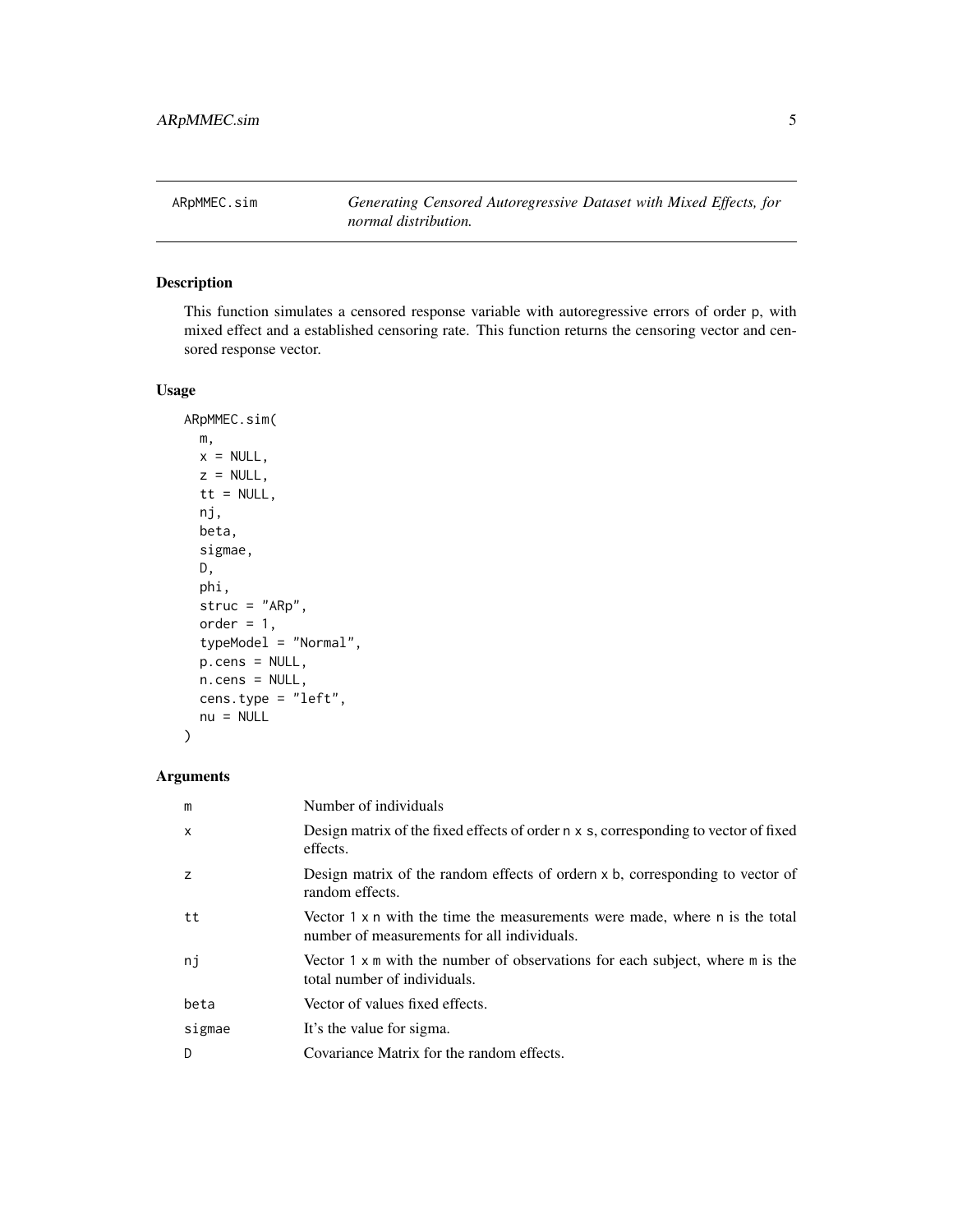| phi       | Vector of length Arp, of values for autoregressive parameters.                                               |
|-----------|--------------------------------------------------------------------------------------------------------------|
| struc     | Correlation structure. This must be one of UNC, ARp, DEC, SYM or DEC(AR).                                    |
| order     | Order of the autoregressive process. Must be a positive integer value.                                       |
| typeModel | Normal for Normal distribution and Student for t-Student distribution. Default<br>is Normal                  |
| p.cens    | Censoring percentage for the process. Default is NULL                                                        |
| n.cens    | Censoring level for the process. Default is NULL                                                             |
| cens.type | left for left censoring, right for right censoring and interval for intervalar<br>censoring. Default is left |
| nu        | degrees of freedom for t-Student distibution ( $nu > 0$ , maybe non-integer).                                |

#### Value

returns list:

| cc      | Vector of censoring indicators. |
|---------|---------------------------------|
| $y\_cc$ | Vector of responses censoring.  |

#### Examples

```
## Not run:
p. cens = 0.1m = 10D = matrix(c(0.049,0.001,0.001,0.002),2,2)
sigma2 = 0.30
phi = 0.6
beta = c(1, 2, 1)nj=rep(4,10)
tt=rep(1:4,length(nj))
x<-matrix(runif(sum(nj)*length(beta),-1,1),sum(nj),length(beta))
z<-matrix(runif(sum(nj)*dim(D)[1],-1,1),sum(nj),dim(D)[1])
data=ARpMMEC.sim(m,x,z,tt,nj,beta,sigma2,D,phi,struc="ARp",typeModel="Normal",p.cens=p.cens)
y<-data$y_cc
cc<-data$cc
```
## End(Not run)